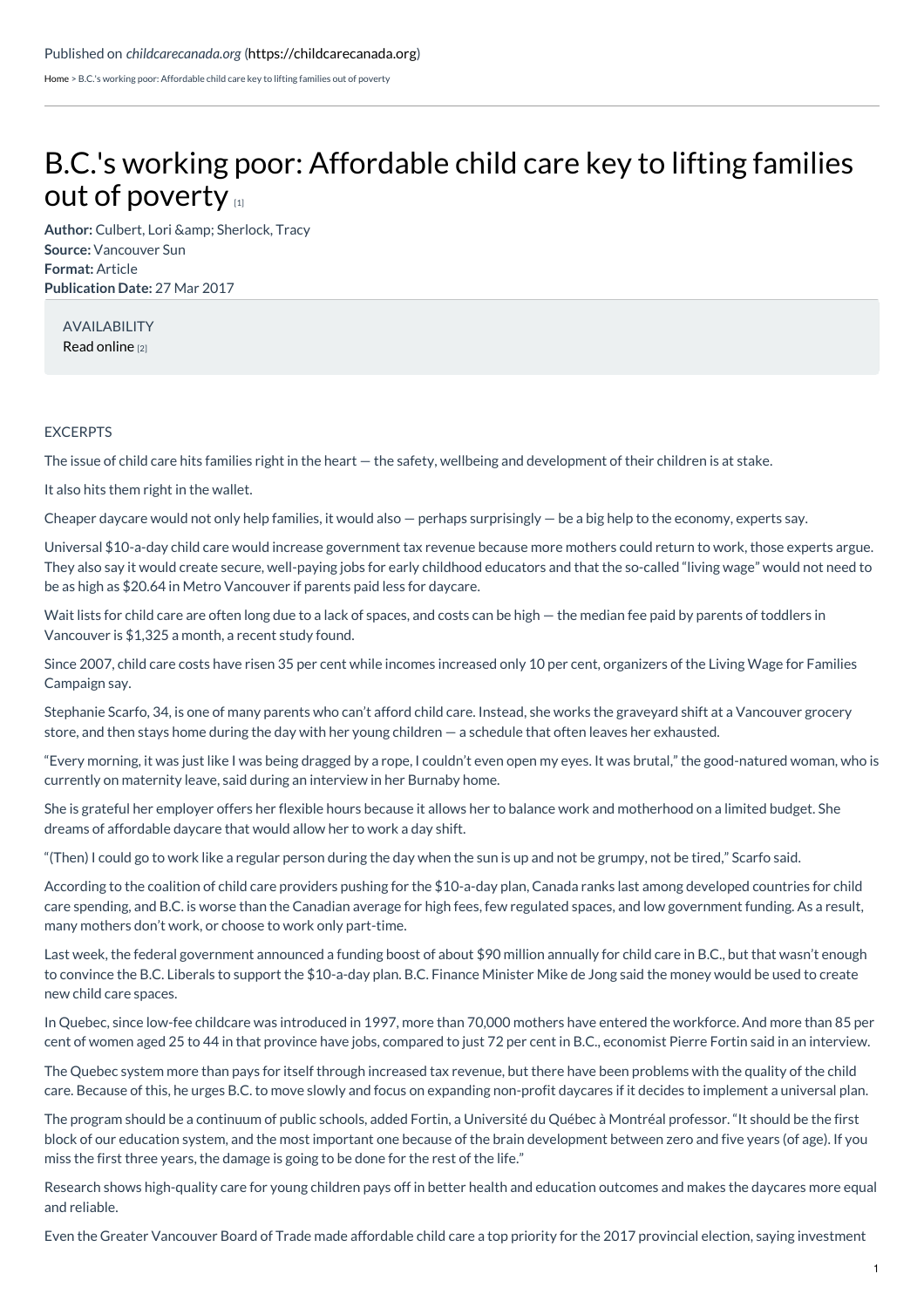in daycare produces significant economic returns.

"The high cost of child care hampers our province's affordability, makes it difficult for businesses to attract labour, and prevents many from entering the workforce," the board's election platform says.

But the Quebec universal daycare program has been expensive for taxpayers in a province with one of the highest overall tax burdens, argued Stephanie Cadieux, B.C.'s minister of children and family development. Escalating costs have forced Quebec to base fees on family income, she said.

Implementing a \$1.5-billion universal plan would require a significant increase in taxes in B.C., Cadieux said.

"That said, we acknowledge the challenges many parents face when trying to balance raising a family with pursuing work and training opportunities — and we recognize that access to quality child care is an important part of finding that balance," Cadieux said in an emailed statement.

"Government is working to ensure that parents have access to the supports and services they need to help them build a better future for their families."

In its February budget, the government announced an extra \$20 million to help create 5,000 new child care and after-school program spaces. The money is for the construction of the spaces, not operating costs, and will focus on creating spaces in regions that are underserved or to address other needs, such as for infant-toddlers or aboriginal children. Since 2014, the government has created 4,300 new, licensed child care spaces, which is a portion of the 13,000 it will create by 2020, Cadieux said.

The NDP has said it would introduce a \$10-a-day plan, if the party forms the next government. The plan would be implemented over time and would start by focusing on infant spaces and on providing care for people with the lowest incomes.

"It's an anxiety reducer, for one. And when you are already concerned about (living) paycheque to paycheque, the last thing you want to worry about is your most precious resource — your children," NDP leader John Horgan said in an interview.

In January, 16-month-old Macallan Wayne Saini died in an unlicensed daycare, prompting his parents Shelley Sheppard and Chris Saini to demand child care reform in B.C. They said the choices were "impossibly limited" and that parents are "pressured" into taking the few available spots.

In 2013, when Scarfo's first daughter, Mia, was a year old, she desperately searched for daycare. She found a licensed one for \$42 a day, but it was expensive and she was unhappy with the care. Currently on maternity leave with her third child, Gema, she plans to return to the graveyard shift.

"I'm definitely not looking forward to the sleepless nights," she said. "But with the situation the way it is, we really have no other options."

Scarfo has worked at the grocery store for 16 years and now earns \$18 an hour. She works 24 hours a week, almost the maximum number of hours offered by her employer. Her husband works in the roads department for a local municipality, bringing home \$1,500 every two weeks. But their mortgage consumes one of those cheques, and utility bills kill much of the second.

"It goes quickly. It seems you should be able to make it, but it just goes," she said.

The frugal mother cuts costs by making her own baby food, buying second-hand kids' clothes, not owning a cellphone, and studying the flyers at work so she can buy groceries on sale.

A Mainstreet/Postmedia poll done in early March found 46 per cent of respondents support a \$10-a-day child care program, despite the cost. Twenty-nine per cent were opposed and 25 per cent were unsure. The poll has a margin of error of plus or minus 2.1 percentage points, 19 times out of 20.

"This isn't a few kooky left-wing women who think this is a good idea," said Sharon Gregson, with the Coalition of Child Care Advocates of B.C., the group behind the \$10 A Day campaign. "This is completely mainstream now. The crisis is at a point where it boggles the mind that government is not dealing with this issue, or they think that by partially funding a few more spaces … it in any way alleviates the crisis."

Gregson's group's plan calls for full-time child care for \$10 a day and part-time child care for \$7 a day — families with annual incomes under \$40,000 would get child care for free. Overseen by the education ministry, it would be phased in over seven to 10 years.

A study prepared for the group found the \$1.5-billion \$10-a-day childcare plan would pay for itself by generating government revenue, and would create 69,000 new jobs and add \$5.8 billion to B.C.'s GDP.

Gregson said one-third of children show up at kindergarten already vulnerable in one area of development or another.

"What we know from all the evidence-based research around the world is that high-quality early care and learning experiences are good for lifelong development," she said.

"You're more likely to be a good worker, you're more likely to go to post-secondary education, you're more likely to be a homeowner, you're less likely to get involved in crime or early pregnancy."

Twenty per cent of B.C.'s children — 163,000 kids — live in poverty, according to First Call's 2016 B.C. Child Poverty Report Card. The majority of those kids have parents who work, First Call says.

-reprinted from Vancouver Sun